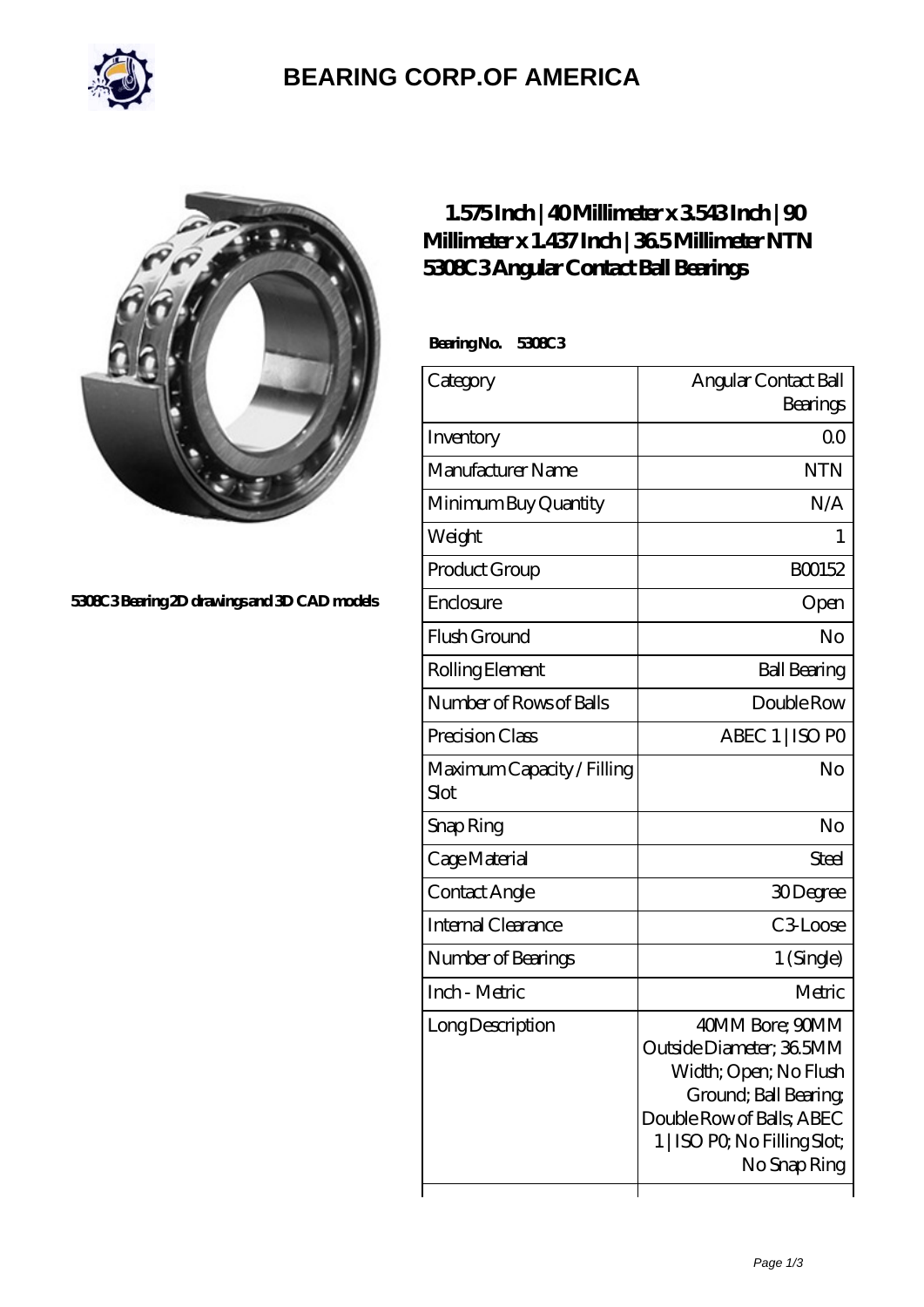

## **[BEARING CORP.OF AMERICA](https://bluemondayreview.com)**

| Category                        | Angular Contact Ball<br>Bearing |
|---------------------------------|---------------------------------|
| <b>UNSPSC</b>                   | 31171531                        |
| Harmonized Tariff Code          | 8482105028                      |
| Noun                            | Bearing                         |
| Keyword String                  | Angular Contact                 |
| Manufacturer URL                | http://www.ntnamerica.co<br>m   |
| Manufacturer Item Number        | 5308C3                          |
| Weight/LBS                      | 2193                            |
| B                               | 1.437 Inch   365 Millimeter     |
| D                               | 3543Inch   90Millimeter         |
| $\rm d$                         | 1.575 Inch   40 Millimeter      |
| bore diameter:                  | 40 <sub>mm</sub>                |
| radial static load capacity:    | 41000N                          |
| outside diameter:               | 90 <sub>mm</sub>                |
| operating temperature<br>range: | $-40$ to $120^{\circ}$ C        |
| overall width:                  | 1.4375 in                       |
| cage material:                  | Steel                           |
| contact angle:                  | $25^{\circ}$                    |
| outer ring width:               | $365$ mm                        |
| rowtype & fill slot:            | Double-RowNon-Fill Slot         |
| maximum rpm:                    | 6700rpm                         |
| internal clearance:             | C <sub>3</sub>                  |
| finish/coating                  | Uncoated                        |
| bore type:                      | Round                           |
| precision rating                | Class 0                         |
| closure type:                   | Open                            |
| fillet radius                   | 1.5 <sub>mm</sub>               |
| snap ring included:             | Without Snap Ring               |
| series                          | 53                              |
| bearing material:               | High Carbon Chrome Steel        |